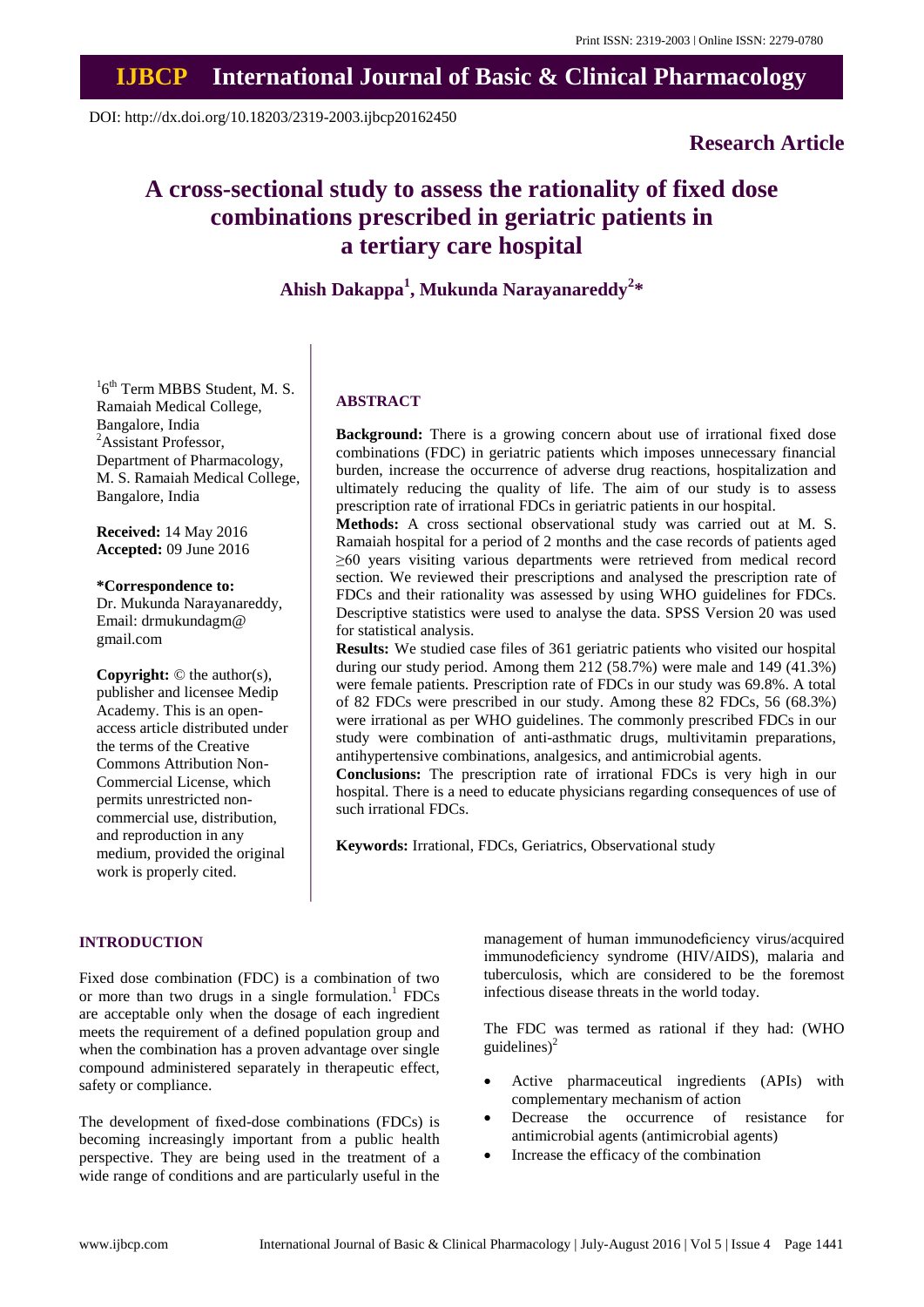- Decrease the occurrence of adverse drug reactions or toxicity
- Increase the compliance of the drug therapy with decrease pill burden
- Decrease the total cost of the therapy
- Dose of each API should be appropriate for defining or larger groups of populations.

But the bitter fact is that, majority of the FDCs do not fulfill any of the above criteria's, hence making them irrational for usage. The most pressing concern with irrational FDCs is that they expose patients to unnecessary risk of adverse drug reactions.

Prescription of these FDCs in geriatric population has become a matter of concern. The elderly population is increasing rapidly worldwide. At present, India is the third country after China and USA with large elderly population in the world.<sup>3</sup> Presence of multiple comorbidities in elderly people requires use of multiple medications which increase the irrational prescription, noncompliance, economic burden, adverse drug reactions and drug interactions.<sup>4</sup> Prescription of irrational FDCs in such geriatric population may have huge impact mainly on their health. Irrational FDCs hastens the above complications in the elderly populations.

Many unapproved and irrational formulations of FDCs are available in India. Most popular and highly profitable among them are analgesics, antibiotics, multivitamins, and cough and cold preparations. There is a growing concern about increasing popularity of irrational FDCs, which imposes unnecessary financial burden, increase the occurrence of adverse drug reactions, hospitalization and ultimately reducing the quality of life.<sup>5</sup> The concept of rational FDCs has not yet penetrated in the minds of physicians; hence there is a need for evaluation, as large numbers of FDCs are of little importance in terms of effective health care.

Presently, there are few studies on prescription of irrational FDCs in India but studies in geriatric population are lacking. $6,7$  Hence, this cross-sectional study was conducted to assess the prescription rate of irrational FDCs in geriatric patients in our hospital.

The objectives of our study were to Study the prescription rate of FDCs in geriatric patients, to evaluate the rationality of prescribed FDCs by using WHO guidelines, to study whether the prescribed FDCs are mentioned in essential medicines list of WHO 2015 and National list of essential medicines (NLEM) 2015, and study the demographic features and diagnosis of patients in study population.<sup>2,8,9</sup>

# **METHODS**

A cross sectional observational study was carried out for a period of 2 months at M. S. Ramaiah Hospital, a tertiary care teaching hospital in South India. The case record files of all geriatric patients aged  $\geq 60$  years and visiting various departments of our hospital were retrieved from medical records section after obtaining approval from institutional ethics committee (MSRMC/EC/2015).

Based on study done by Rayasam SP et al, it has been observed that 94.6% of the prescribed FDCs were irrational. In the presente study expecting to get similar results with 2.5% relative precision and 95% confidence level, the study requires a minimum of 351 subjects.<sup>6</sup>

We reviewed the prescriptions of above patients and the details were collected during that particular hospital visit. To evaluate the drug prescribing pattern, a specially designed proforma containing relevant details such as demographics (age, gender), clinical data (diagnosis), and drug data was used. Drug data includes drugs prescribed (generic/brand name) with their dose, route and frequency of administration.

The data collected was presented as, age and gender distribution of the study sample, diagnosis, prescription rate of FDCs; number of FDCs prescribed per patient, their rationality (assessed by using WHO guidelines), and whether the prescribed drugs were present in the WHO list of essential medicines 2015 and NLEM-2015.<sup>2,8,9</sup>

SPSS 20 software package was used for all statistical calculations. Descriptive statistics were used to analyse the data. The graphs were prepared using Microsoft Excel package.

# **RESULTS**

We studied case files of 361 geriatric patients who visited our hospital during our study period. Among 361 patients 212 (58.7%) were male and 149 (41.3%) were female patients. The minimum and maximum age of the patients during the visit was 60 and 93 years respectively. The mean age of our study population was 67.8±7.2 years. Respiratory diseases (27.42%) are the most common cause for hospital visit followed by genitourinary (19.94%) and cardiovascular (10.52%), cancer (8.58%), and cerebrovascular (6.92%) diseases as shown in Table 1.

#### **Table 1: Patient diagnosis.**

| <b>Disease</b>   | <b>No. of Patients</b><br>$(n=361)$ | <b>Percentage of</b><br>patients $(\% )$ |
|------------------|-------------------------------------|------------------------------------------|
| Respiratory      | 99                                  | 27.42                                    |
| Genitourinary    | 72                                  | 19.94                                    |
| Cardiovascular   | 38                                  | 10.52                                    |
| Cancer           | 31                                  | 8.58                                     |
| Cerebrovascular  | 25                                  | 6.92                                     |
| Gastrointestinal | 22                                  | 6.09                                     |
| Viral fever      | 20                                  | 5.54                                     |
| Hematological    | 09                                  | 2.49                                     |
| Bone and Joint   | 07                                  | 1.93                                     |
| Liver            | 06                                  | 1.66                                     |
| <b>Others</b>    | 32                                  | 8.86                                     |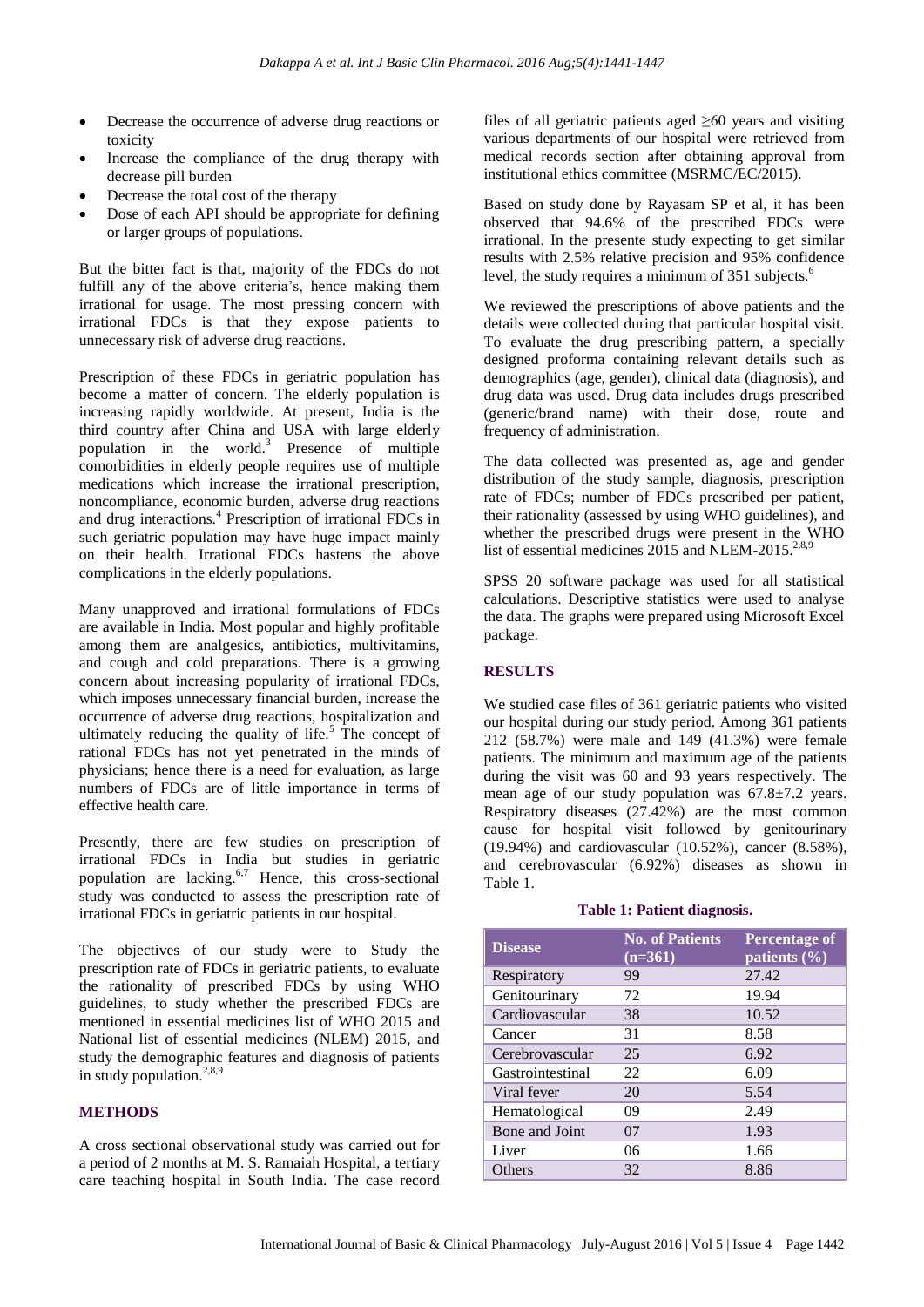In our study out of 361 patients, 252 (69.8%) patients received FDCs. The number of FDCs prescribed per patient was ranging from one to six. Around 39.7% patients received one FDC, 34.9% patients two FDCs and 25% received three or more than three FDCs as shown in Figure 1. Of the 252 FDCs prescribed, by excluding the

inter-departmental repetitions and different brands of the same FDC, the total numbers of the FDCs which were considered for further analysis was 82. The pharmacological classes of FDCs prescribed were depicted in Table 2.

# **Table 2: Pharmacological classes of FDCs.**

| <b>Drug Class</b>                                                                            | Total FDCs prescribed (n=82) |                 | <b>Rational Irrational</b> |
|----------------------------------------------------------------------------------------------|------------------------------|-----------------|----------------------------|
| Cardiovascular FDCs (anti-hypertensives, antiplatelet<br>agents, hypolipidemics)             | 14                           | 09              | 05                         |
| <b>Multivitamins</b>                                                                         | 12                           | 0 <sup>0</sup>  | 12                         |
| Respiratory FDCs (anti-asthmatic drugs, cough and cold<br>preparations)                      | 12                           | 0.5             | 07                         |
| Antimicrobials                                                                               | 10                           | 05              | 0 <sub>5</sub>             |
| Analgesics                                                                                   | 09                           | 00 <sup>1</sup> | 09                         |
| Gastrointestinal FDCs (anti-ulcer rugs, anti-spasmodics,<br>laxatives, anti-diarrheal drugs) | 08                           | 01              | 07                         |
| Antidiabetics                                                                                | 06                           | 02              | 04                         |
| FDCs used in BPH                                                                             | 04                           | 00 <sup>2</sup> | 04                         |
| Calcium and vitamin combinations                                                             | 03                           | 01              | 02                         |
| Iron+folic acid combinations                                                                 | 02                           | 02              | 0 <sup>0</sup>             |
| FDCs in CNS diseases (anti-parkinsonian drugs)                                               | 0 <sub>1</sub>               | 01              | 0 <sup>0</sup>             |
| <b>Others</b>                                                                                | 0 <sub>1</sub>               | 0 <sup>0</sup>  | 0 <sub>1</sub>             |

#### **Table 3: Prescribed FDCs present in WHO essential medicines list-2015 and national list of essential medicines-2015.**

| <b>Prescribed FDCs present in WHO essential medicines</b><br>$list - 2015$ | Prescribed FDCs present in national list of essential<br>medicines - 2015 |
|----------------------------------------------------------------------------|---------------------------------------------------------------------------|
| Amoxicillin+clavulanic acid                                                | Amoxicillin+clavulanic acid                                               |
| Imipenem+cilastatin                                                        | Piperacillin+tazobactum                                                   |
| Trimethoprim+sulfamethoxazole                                              | Trimethoprim+sulfamethoxazole                                             |
| Ferrous salt+folic acid                                                    | Ferrous salt+folic acid                                                   |
| Oral rehydration salt                                                      | Oral rehydration salt                                                     |
| Levodopa+carbidopa                                                         | Levodopa+carbidopa                                                        |
|                                                                            | Premix insulin                                                            |

### **Table 4: Rational FDCs prescribed.**

| <b>Pharmacological class</b>           | <b>FDCs</b> prescribed                                                |
|----------------------------------------|-----------------------------------------------------------------------|
|                                        | Losartan/telmisartan/olmesartan+hydrochlorothiazide,                  |
| Anti-hypertensive                      | Atenolol/metoprolol+amlodipine, Amlodipine+telmisartan,               |
|                                        | Furosemide/torsemide+spironolactone                                   |
| Drugs used in angina and heart failure | Isosorbide dinitrate+hydralazine hydrochloride                        |
| Anti-platelet agents                   | Aspirin+clopidogrel                                                   |
|                                        | Amoxicillin+clavulanic acid, Piperacillin+tazobactum,                 |
| Antimicrobial agents                   | Cefaperazone+sulbactum, Trimethoprim+sulfamethoxazole,                |
|                                        | Imipenem+cilastatin                                                   |
| Anti-diabetic agents                   | Premix Insulin                                                        |
| Anti-anemic agents                     | Ferrous sulphate+folic acid, Ferrous ascorbate+folic acid             |
| Calcium and vitamin preparations       | Calcium+vitamin D                                                     |
| Anti-parkinsonian drugs                | Levodopa+carbidopa                                                    |
| Anti-diarrheal drugs                   | Oral rehydration salt                                                 |
| Drugs used in cough and cold           | Ambroxol+guaiphenesin+salbutamol, Terbutaline+bromhexine+guaiphenesin |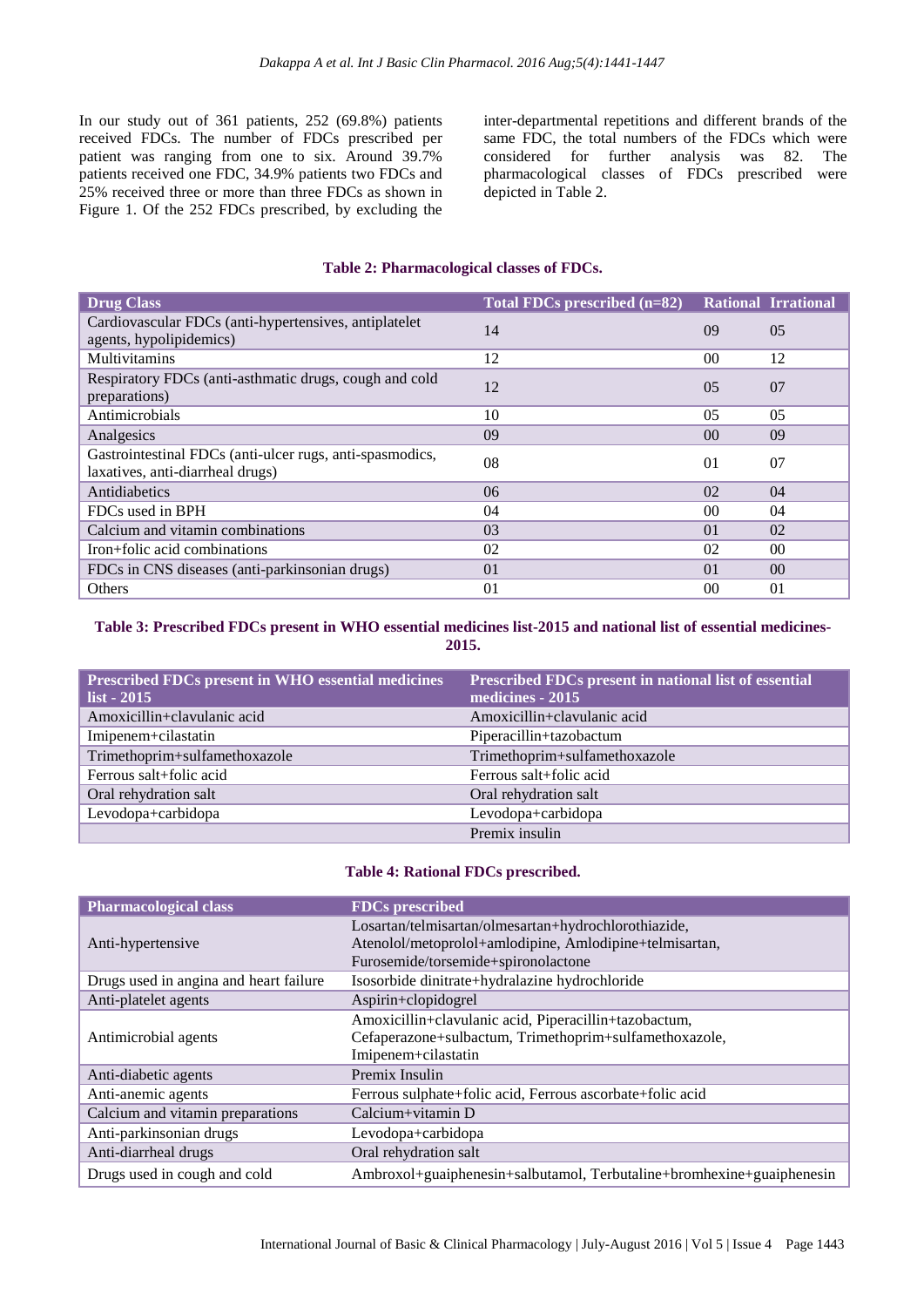| Drugs used in COPD and anti- | Inhaler-ipratropium bromide+l-salbutamol,                                   |
|------------------------------|-----------------------------------------------------------------------------|
| asthmatic drugs              | Inhaler-salmeterol/formoterol+fluticasone, Etophylline+theophylline hydrate |

**Table 5: Irrational FDCs prescribed.**

| <b>Pharmacological class</b>                  | <b>FDCs</b>                                                        |
|-----------------------------------------------|--------------------------------------------------------------------|
| Antihypertensive agents                       | Metoprolol+ramipril, Amlodipine+hydrochlorothiazide                |
| Hypolipidemic agents with Antiplatelet agents | Atorvastatin+clopidogrel, Rosuvastatin+aspirin                     |
|                                               | Tramadol+paracetamol                                               |
| Analgesics                                    | Diclofenac/ibuprofen/naproxen/aceclofenac/etodolac+paracetamol     |
|                                               | Diclofenac+serratiopeptidase, Diclofenac+chymotrypsin              |
|                                               | Ciprofloxacin+tinidazole,Ofloxacin+ornidazole,                     |
| Antimicrobial agents                          | Amoxicillin+cloxacillin, Cefpodoxime proxetil+clavulanic acid      |
|                                               | Cefuroxime+clavulanic acid                                         |
| Vitamin and Mineral preparations              | Multivitamins with minerals                                        |
| Antidiabetic preparations                     | Glimepiride/glipizide/glimepiride/glibenclamide+metformin          |
| Anti-asthmatic agents                         | Montelukast+levocetrizine                                          |
| Drugs used in Cough and Cold                  | Dextromethorphan+phenylephrine+chlorpheniramine maleate            |
|                                               | Phenylephrine+naphazoline+menthol+camphor                          |
|                                               | Codeine+chlorpheniramine maleate,                                  |
|                                               | Paracetamol+phenylephrine+cetirizine, Cetirizine+phenylephrine     |
| Antiulcer drugs                               | Omeprazole/rabaprazole+domperidone, Pantoprazole+itopride          |
|                                               | Megaldrate+simethicone                                             |
| Laxatives                                     | Liquid paraffin+magnesium hydroxide+sodium picosulphate            |
| Antidiarrheal                                 | Lactobacillus+pyridoxine+nicotinamide                              |
| Drugs used in Benign prostatic hypertrophy    | Alfuzosin/tamsulosin/silodosin+dutasteride, Tolterodine+tamsulosin |
|                                               | Vitamin D+calcium+vitamin K                                        |
| Calcium with Vitamins                         | Calcium citrate+vitamin D3+magnesium hydroxide+zinc sulphate       |
| Others                                        | β-histine hydrochloride+ginkobiloba                                |



**Figure 1: Number of FDCs prescribed per patient.**



**Figure 2: Percentage of rational and irrational FDCs.**

Among the 82 prescribed FDCs in our study, only 6 were present in WHO list of essential medicines 2015 and 7 were in national list of essential medicines 2015 as depicted in Table 3. Of the 82 FDCs prescribed, only 26 (31.7%) were rational and the remaining 56 (68.3%) FDCs were irrational as per WHO guidelines as depicted in Figure 2. The different pharmacological classes of rational and Irrational FDCs prescribed in our study are listed in Table 4 and Table 5.

# **DISCUSSION**

Our study evaluated the rationality of FDCs prescribed in geriatric patients in a tertiary care hospital in South India. In our study the prescription rate of FDCs was 69.8% which is very high when compared to 17.87% in a study conducted by Jhaveri BN et al. $3$  The total number of FDCs prescribed after excluding inter-departmental repetitions and the different brands of the same drug was 82. Majority of the patients received one or two FDCs, but around 64 patients received three or more than three FDCs which is again a matter of great concern as majority of the FDCs prescribed were irrational.

The commonly prescribed FDCs in our study were combination of Ipratropium bromide+L-salbutamol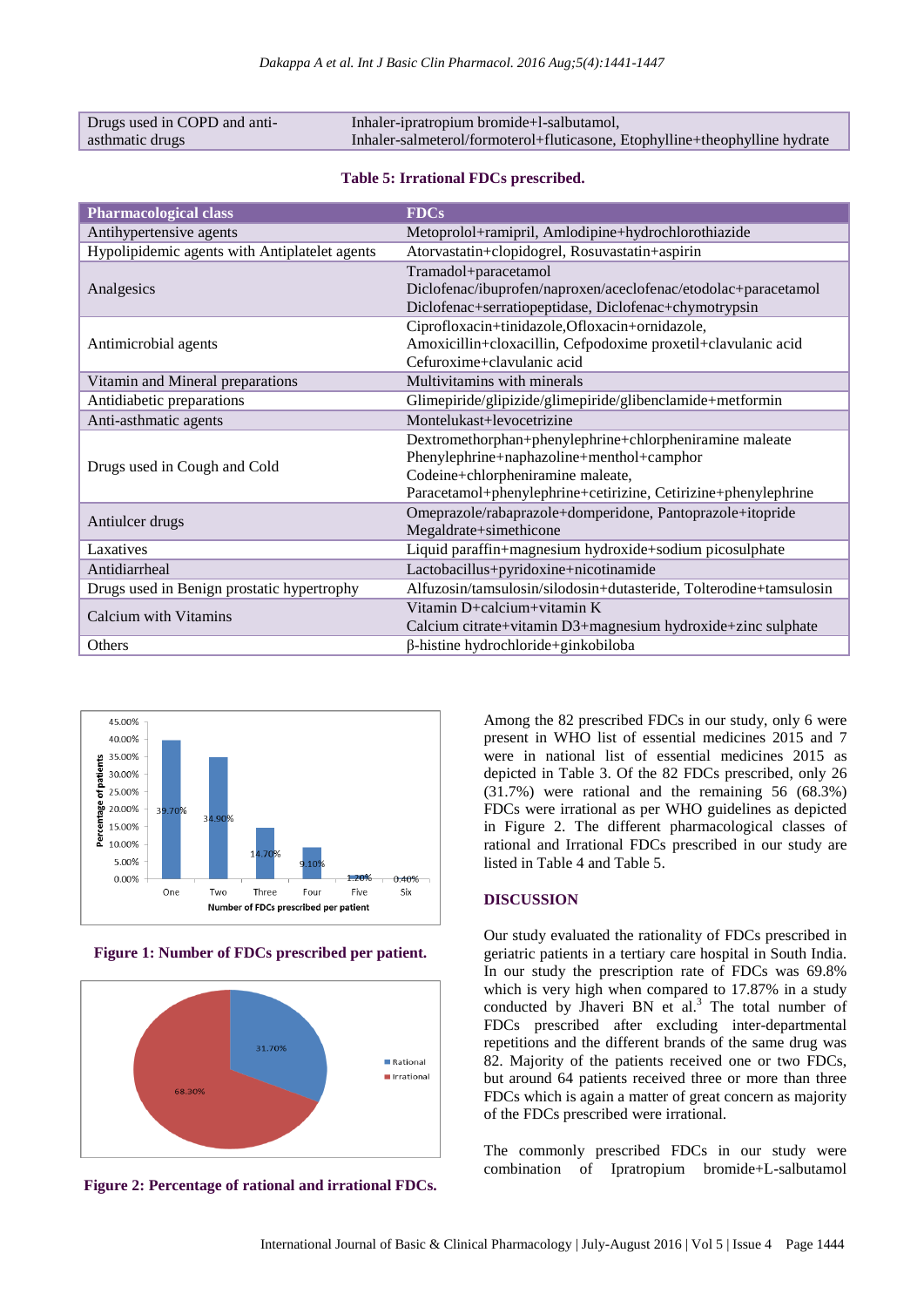inhaler, multivitamin preparations, antihypertensive combinations, anti-platelet agents, combination of diclofenac, ibuprofen, naproxen, aceclofenac, etodolac with paracetamol, antimicrobial agents, intermediate acting insulins, combination of Proton pump inhibitors with prokinetic agents. In a study done by Rayasam et al, antimicrobial, anti-inflammatory, nutritional supplements, cough and cold agents were the commonly prescribed FDCs.<sup>6</sup> This difference in prescription pattern may be due to the fact that in our study we included only geriatric patients, but they have included patients of all age groups. The prescription of combination of ipratropium bromide +L-salbutamol inhaler was more in our study, as many geriatric patients had respiratory diseases such as chronic obstructive pulmonary disease and bronchial asthma.

The WHO list of essential medicines has a total of 29 FDCs, among the 82 FDCs prescribed in our study, only 6 FDCs are present in WHO model list.<sup>8</sup> The national list of essential medicines has 21 FDCs, among the 82 FDCs prescribed in our study; only 7 FDCs are in national list of essential medicines.<sup>9</sup>

Of the 82 FDCs prescribed in our study majority (68.3%) were irrational. Only 26 FDCs prescribed in our study were rational. In many FDCs prescribed in our study, pharmacokinetic features of the individual components did not match, individual components were not having complementary mechanism of action, efficacy of the combination was not high when compared with same components when given separately, and there was an increase in adverse effects. So, they did not fulfill the WHO criteria.<sup>2</sup>

Among the 56 irrational FDCs prescribed in our study, we are discussing the reason for irrationality for few combinations. In the treatment of diarrhoea, a combination of fluoroquinolones (ciprofloxacin, ofloxacin) with antiamoebic agents (tinidazole, ornidazole) is commonly used, but this is irrational because most of the times diarrhoea is either bacterial or amoebic but never mixed infection and using this combination will add to cost, adverse effects and resistance.<sup>1</sup> The combination of amoxicillin with cloxacillin is commonly used which is again an irrational combination as amoxicillin is inactive against staphylococcus and cloxacillin is not so active against streptococci. For any given infection, one of the components is useless but adds to cost and adverse effect. Since amount of each drug is halved, efficacy is reduced and chances of selecting resistant strains are increased.<sup>1</sup> The combinations of cephalosporins with clavulanic acid are irrational as cephalosporins are inactivated by class I beta lactamases or cephalosporinases while clavulanic acid is only active against class II to class V beta lactamases.<sup>10</sup>

In patients with gastroesophageal reflux disease, the use of combination of pantoprazole with itopride has shown no additional benefit. FDCs of domperidone+rabeprazole,

the role of prokinetics like domperidone is not clear as peptic ulcer disease is not always associated with nausea and vomiting and there is an increased incidence of rhabdomyolysis.1,11

Combination of two nonsteroidal anti-inflammatory drugs (diclofenac, naproxen, etodolac) with paracetamol was commonly used in our study, but when both are added the increase in efficacy is not much. $^{12}$  FDCs of diclofenac+serratopeptidase do not offer any particular advantage over the individual drugs despite the claim that serratopeptidase promotes more rapid resolution of inflammation.<sup>13</sup> Dicyclomine and paracetamol combination is highly irrational as paracetamol promotes sweating and thereby helps in heat dissipation. On the other hand, the dicyclomine inhibits sweating. Use of this combination may cause hyperthermia.<sup>13</sup> FDCs of second generation sulfonylureas with metformin were commonly practiced in our study, but this is not rational because second generation sulfonylureas need to be administered before the meals and metformin is to be administered after the meals.<sup>14</sup> In our study many patients received FDCs of vitamins with mineral preparations. When we assessed the individual components individual vitamins are not present in adequate amounts and adding minerals with vitamins is not useful.<sup>15</sup>

The combination of montelukast with levocetrizine is not rational, as montelukast sodium is alkaline and stable, levocetrizine dihyrochloride is acid stable, when we prepare a matrix tablet both drugs would be in contact and make it unstable during the shelf life of formulation. Hence it is recommended to prepare bilayer tablet, as it improves and increases the stability of both the drugs in combination.<sup>16</sup> Many irrational cough and cold remedies containing central cough suppressants with antihistaminics and alpha agonists were prescribed in our study.

Many irrational combinations of antihypertensive drugs were prescribed in our study. Combination of a beta blocker (metoprolol) with angiotensin converting enzyme inhibitors (ramipril) is not rational, as beta blockers inhibit renin secretion, cause sodium retention and peripheral vasoconstriction. ACE inhibitors may be less effective in this low renin state.<sup>17</sup> The combination of CCBs (amlodipine) with thiazide diuretics has no advantage as CCBs have natriuretic properties and so possibly attenuate the effect of thiazides.<sup>17</sup> Combination of statins with antiplatelet agents is also not correct as statins attenuate the antiplatelet activity of clopidogrel by competing through cytochrome pathway metabolism.<sup>18</sup> Combination of selective α blockers (alfuzosin, tamsulosin, siladosin) with  $5-\alpha$  reductase inhibitors (dutasteride) is commonly used in the treatment of benign prostatic hypertrophy, but this is not rational as their pharmacokinetics do not match and there is no additional benefit of these combinations when administered separately.<sup>19</sup>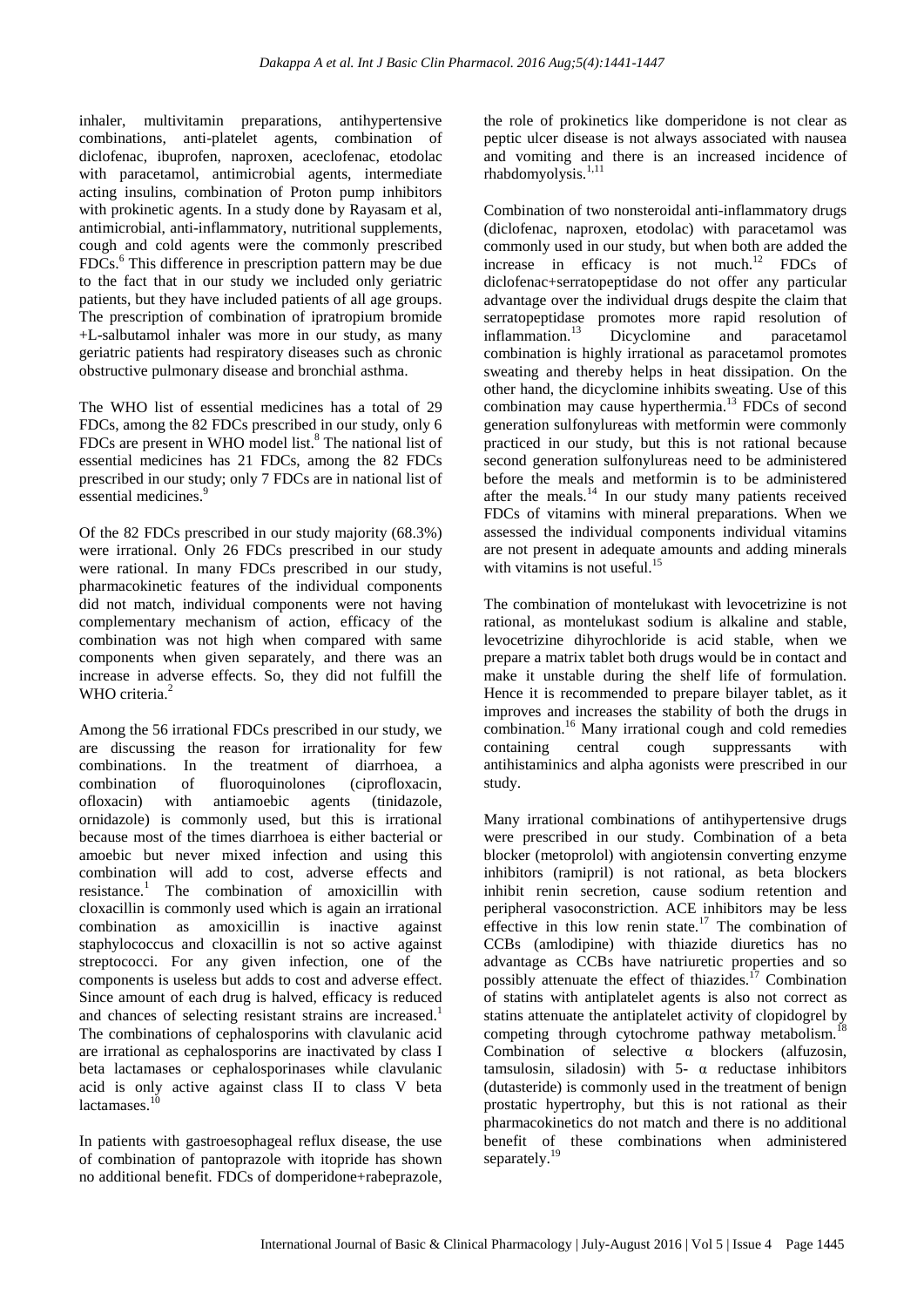In our study a few rational anti-hypertensive FDCs were prescribed. The combination thiazide diuretics (hydrochlorothiazide) with angiotensin receptor blockers (losartan, telmisartan, olmesatan) were commonly used in the treatment of hypertension. This combination will increase the antihypertensive efficacy as activation of renin angiotensin-aldosterone system (RAAS) by hydrochlorothiazide enhances the effects of agents acting through blockade of this pathway.<sup>17</sup> A combination of dihydropyridine CCBs (felodipine, amlodipine) with beta blockers (metoprolol, atenolol) is also beneficial in the treatment of hypertension as beta blockers suppress renin secretion which potentiates the vasodilatory properties of CCBs. The combination has shown significant long term decrease in blood pressure. The acute adverse hemodynamic effect of beta blocker may be reduced when amlodipine is added. Fatigue associated with beta blockers can be reduced when combined with amlodipine. But evidence regarding the efficacy and safety of this combination is lacking. The combination of amlodipine with telmisartan also increases the anti-hypertensive efficacy. The likelihood of development of pedal edema with amlodipine is decreased when combined with ARBs.<sup>17</sup> The combination of furosemide with spironolactone is also demonstrated an increase in efficacy in the treatment of hypertension as hypokalemia produced by furosemide is controlled by spironolactone and the dose of spironolactone is reduced in the combination when compared to monotherapy.<sup>20</sup> Hydralazine alone or nitrate alone has not proven useful in the treatment of chronic heart failure. However, when combined they supplement each other and nitrate tolerance is attenuated by hydralazine. $21$ 

The combination of clopidogrel with aspirin significantly reduces collagen - induced platelet aggregation compared with both monotherapies, suggesting a synergistic platelet inhibitory effect. But a major drawback of this combination is increased risk of bleeding which should be monitored.<sup>22</sup>

In our study FDCs Levo-salbutamol with ipratropium bromide and salmeterol /formoterol with fluticasone inhalers were commonly used. The use of these FDCs resulted in increase in efficacy, improved the compliance, and reduced the cost of therapy in patients with chronic obstructive pulmonary disease and bronchial asthma.<sup>23</sup>

The combination of beta lactum antibiotics (amoxicillin, piperacillin, cefaperazone) with beta lactamase inhibitors (clavulanic acid, tazobactum, sulbactum) is beneficial as beta lactamases re-establishes the activity of beta lactums against betalactamase producing resistant bacteria.<sup>10</sup> The main drawback of imipenem is it gets hydrolyzed by the enzyme dehydropeptidase I in the renal tubules. This can be prevented by combining it with cilastatin, a reversible inhibitor of dehyropeptidase I. Combining imipenem with cilastatin will improve the antibacterial efficacy of the imipenem.<sup>10</sup> The combination of trimethoprim with sulfamethoxazole is synergistic in nature as they cause

sequential blockade of folate metabolism. When given as monotherapy both are bacteriostatic in nature but when given as FDC, it is bactericidal in nature.<sup>8,9</sup>

The combination of calcium with vitamin D3 is rational, as vitamin D3 helps in absorption of calcium. The combination of levodopa with carbidopa is also commonly used in the treatment of parkinsonism. Carbidopa inhibits the peripheral decarboxylation of levodopa and improves its bioavailability. Some of the other rational FDCs prescribed in our study were combination of ferrous salts with folic acid which is used in the treatment of anemia, oral rehydration salt (ORS) used in the treatment of diarrhea, premix insulins used in the treatment of diabetes mellitus. $8,9$ 

# **CONCLUSION**

In the present study we assessed the prescription rate of irrational FDCs prescribed in geriatric patients of a tertiary care hospital in south India. The prescription rate of irrational FDCs is very high even in our hospital. There is a need to educate physicians regarding such irrational FDCs, so that we can reduce the use of such combinations. We also need to teach the undergraduate and postgraduate medical students about the rational use of FDCs. Drug regulatory authorities should take serious measures to prevent entry of such irrational FDCs in to the market. This will ultimately help us to improve the quality of our prescriptions and prevents unnecessary financial burden, occurrence of ADRs and ultimately improves the quality of life of geriatric patients.

# **ACKNOWLEDGEMENTS**

This is an ICMR - STS Project funded by ICMR. We would like to thank ICMR for funding our study.

#### *Funding: ICMR*

*Conflict of interest: None declared Ethical approval: The study was approved by the Institutional Ethics Committee (MSRMC/EC/2015)*

#### **REFERENCES**

- 1. Gautam CS, Aditya S. Irrational drug combinations: Need to sensitize undergraduates. Indian J Pharmacol. 2006;38:169-70.
- 2. WHO technical report series. WHO expert committee on specifications for pharmaceutical preparationsthirty ninth report. Geneva: WHO, 2005. Available at apps.who.int/prequal/info\_general/documents/trs929/ who trs 929.pdf. Accessed 24 November 2014.
- 3. Jhaveri BN, Patel TK, Barvaliya MJ, Tripathi CB. Drug utilization pattern and pharmacoeconomic analysis in geriatric medical in-patients of a tertiary care hospital of India. J Pharmacol Pharmacotherapy. 2014;5:15-20.